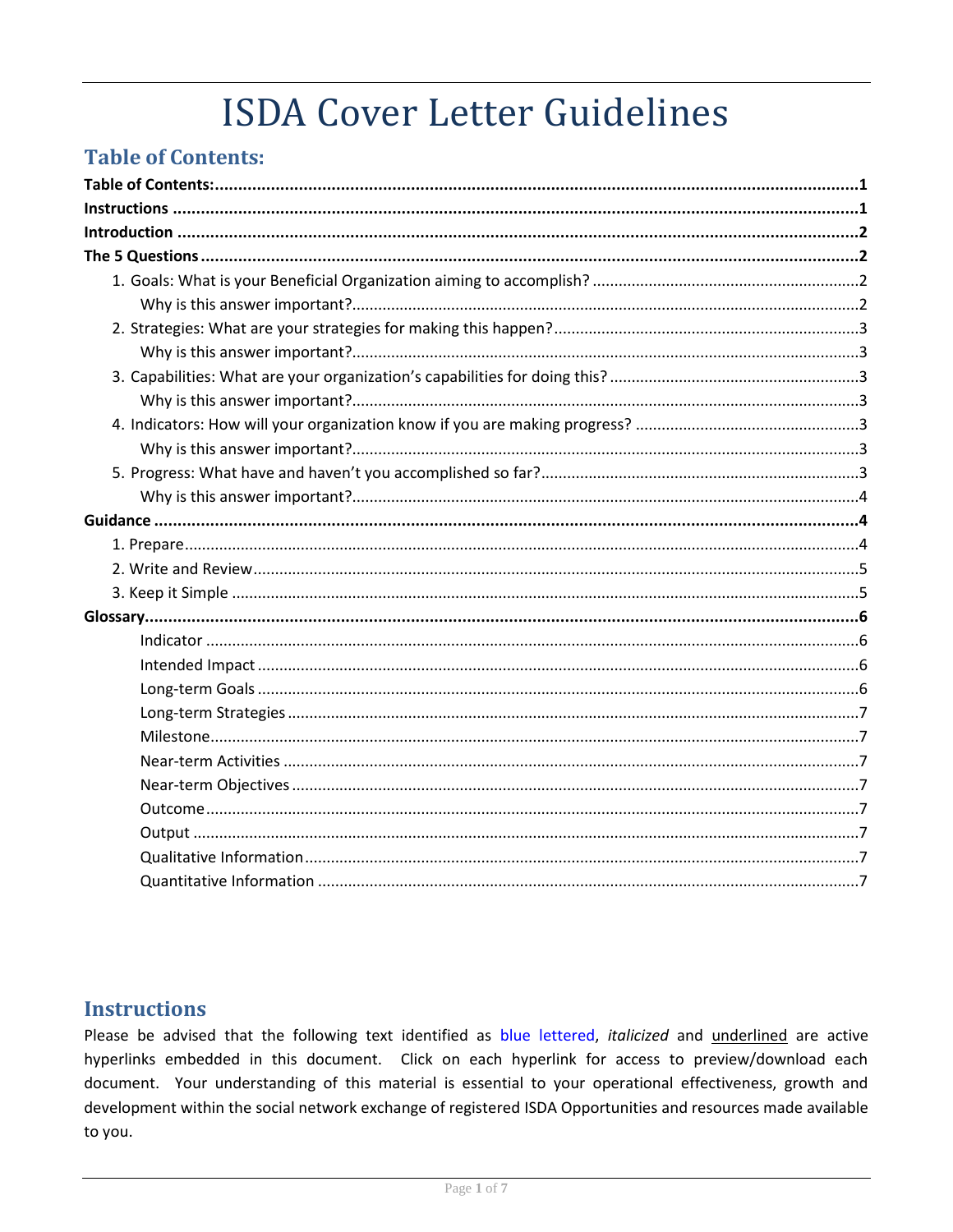# <span id="page-1-0"></span>**Introduction**

Your cover letter is an important contribution reflecting what's really important to management. It should bring clarity of thought and action to help an organization reflect, plan, act, and share its learning internally, and with others striving to solve complex problems in today's dynamic and changing environments. Additionally, you will find it an excellent tool for integrating strategy and evaluation in pursuit of social impact.

ISDA will continue to expose you to a broad spectrum of material in the coming months to prepare you to effectively communicate your answers to five (5) deceptively simple yet profound questions. The process of answering them produces strategic insight for your organization, and a completed report clarifies intent and results for your current and future stakeholders. This section provides information that can help you and your Beneficial Organization develop a compelling cover letter.

We invite you to review:

- An explanation of the *Five Questions*.
- *Guidance*, collected through our testing and development, about how to create an effective Charting Impact Report.
- A *Glossary*.

# <span id="page-1-1"></span>**The 5 Questions**

The operative word is "Impact." ISDA stands in the gap to help the emerging fourth-sector economy understand and improve its effectiveness by answering the tough question, "so what?" By providing a common format for social enterprise to articulate clear goals, coherent strategies, and helpful performance indicators, we facilitate a deeper understanding and conversation across a loosely defined marketplace in the ways that goals toward sustainable growth are, or not, being achieved … business is not the same as effectiveness, anymore than urgency makes anything important.

The ISDA framework can help your organization consider and communicate your progress toward impact. As more and more Beneficial Organizations establish or recreate themselves, going from "good to great," it will be easier for such transparent organizations to collaborate and allow potential stakeholders to direct their time, talent and treasure to those groups that clearly make a difference quantitatively and qualitatively.

Central to the concept of "Impact" are five simple yet powerful questions that, as a catalyst, help to generate this cornerstone document.

## <span id="page-1-2"></span>**1. Goals: What is your Beneficial Organization aiming to accomplish?**

Clearly and concisely, state your organization's ultimate goal for intended impact. Who are you upsetting? Who are you connecting? Who are you leading? Identify the groups or communities you aim to assist, the needs your work is addressing, and your expected outcomes. Examine how your goals for the next three to five years (or an alternate timeframe specified in your answer) fit within your overall plan to contribute to lasting, meaningful change. When finished, ask yourself, if someone unfamiliar with our work were to read this, would they have a clear definition of what long-term success means for my organization?

## <span id="page-1-3"></span>**Why is this answer important?**

Articulating your organization's long-term goals helps others understand your mission and intended outcomes. It also gives context and purpose to your day-to-day activities. Your response to this question is the foundation for your responses to the other four.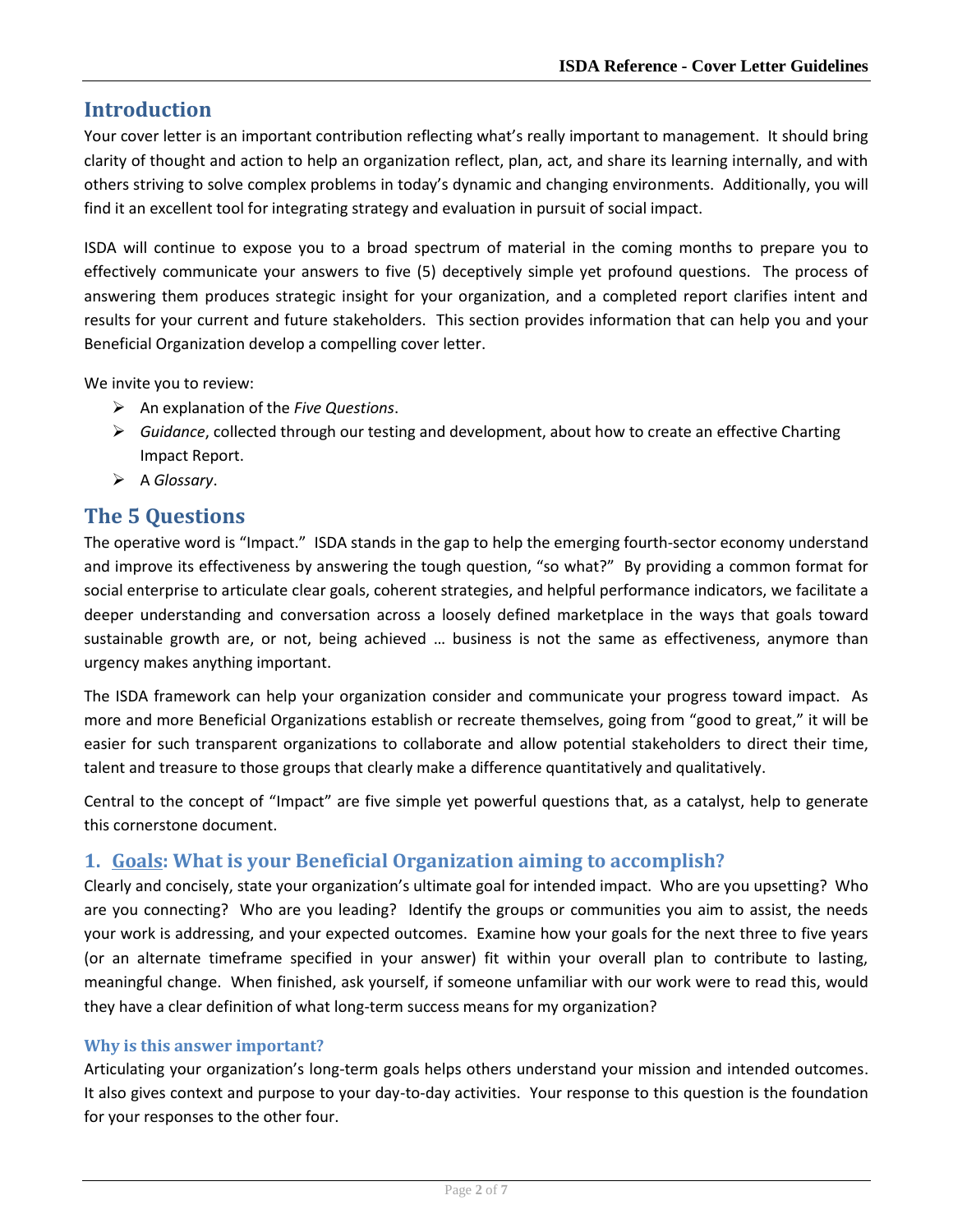## <span id="page-2-0"></span>**2. Strategies: What are your strategies for making this happen?**

Describe your organization's strategies for accomplishing the long-term goals you cited in your previous answer. Specify the broad approaches you employ and why your organization believes these methods will benefit your target audience or advance your issue. Lay out near-term activities that serve as important building blocks for future success, explaining how these elements strengthen your organization's strategic approach.

## <span id="page-2-1"></span>**Why is this answer important?**

Clearly articulated strategies help those outside your organization understand how you aim to accomplish your long-term goals. Your long-term strategic approach also helps your organization determine appropriate nearterm activities.

## <span id="page-2-2"></span>**3. Capabilities: What are your organization's capabilities for doing this?**

Detail the resources, capacities, and connections that support your progress towards long-term goals. While describing your organization's core assets, identify both internal resources (including staff, budget, and expertise) and external strengths (including partnerships, networks, and influence) that have contributed to, or will contribute in the future to the accomplishment of these goals. Also include any future resources and tools that will further strengthen your work.

## <span id="page-2-3"></span>**Why is this answer important?**

Identifying your organization's specific capabilities and how they are aligned with your long-term goals can help you deploy your resources effectively, giving stakeholders confidence that these resources are being utilized constructively. The purpose is not to list every resource, but to identify how your organization's capabilities will contribute to your intended impact (i.e. capital only gives options … describe the options and opportunities as a "change agent" in the world).

## <span id="page-2-4"></span>**4. Indicators: How will your organization know if you are making progress?**

Explain key qualitative and quantitative indicators against your progress toward your intended impact. In addition, identify key milestones – what are your interim targets and when you want to reach them, that signal progress and success? Include a description of your assessment and improvement process: the qualitative and quantitative methods you use as you monitor key indicators and how your organization uses that information to refine your efforts.

## <span id="page-2-5"></span>**Why is this answer important?**

By definition, a long-term goal is not accomplished overnight. Monitoring key indicators and marking important accomplishments along the way help an organization stay on track, instill confidence in its methods, and let all stakeholders track movement toward achieving long-term goals.

## <span id="page-2-6"></span>**5. Progress: What have and haven't you accomplished so far?**

Demonstrate recent progress toward your long-term goals by describing how your near-term objectives are propelling your organization toward your ultimate intended impact. Go beyond the outputs of your work to make clear how these outcomes are contributing to fulfilling long-term goals. In describing both outcomes achieved and those not yet realized, include what your organization has learned about what does and doesn't work, what risks and obstacles exist, and what adjustments to goals, strategies, or objectives have been made along the way.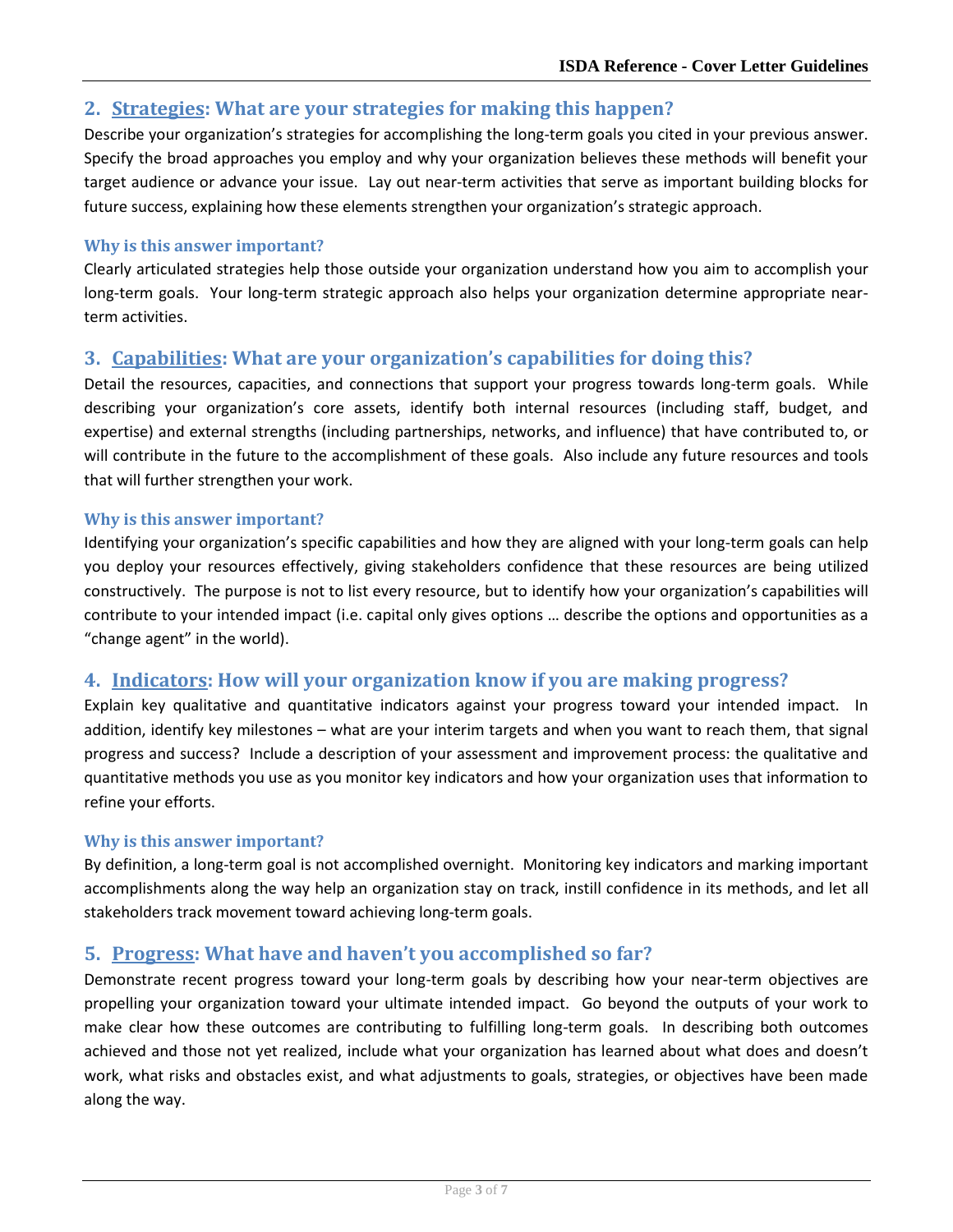## <span id="page-3-0"></span>**Why is this answer important?**

Sharing the outcomes of recent work offers an opportunity to reflect on your organization's purpose, while affirming that progress has been made toward long-term goals. Focusing on outcomes—and not just outputs also improves your organization's ability to identify important strategies and variables affecting pursuit of your ultimate impact... transforming lives in some meaningful way.

## <span id="page-3-1"></span>**Guidance**

The five questions at the heart of your cover letter are deceptively simple. Though each is short and direct, answering them can provide insights that strengthen your organization. Like a terrific headline and press release, the document allows a variety of audiences: donors, program recipients, volunteers, allied organizations, and the general public, to understand more clearly the difference you make (or intend to make) in your community.

This framework was designed to be applicable to organizations of all types, sizes, and missions. Because every organization is different, the five questions will invite unique responses. There is no right answer or single method for completing your organization's cover letter.

Nevertheless, this extensive testing process has revealed several practices that can create a cover letter reflecting your organization's attributes, accomplishments, and challenges. We invite you to consider the following tips as you undertake your unique cover letter.

- *1. Prepare*
- *2. Write and Review*
- *3. Keep it Simple*

This guidance has been developed to assist you as you complete a cover letter for your organization. While the five questions may also be helpful in planning and assessing specific initiatives or program areas, please keep in mind that your published cover letter should represent your organization as a whole.

As you complete and publish your cover letter, share with us your experiences, including your tips for success and the areas you had more difficulty. Your comments will improve our ability to guide organizations in defining and describing their impact.

## <span id="page-3-2"></span>**1. Prepare**

Even organizations that have completed the entire ISDA Processes have found that these questions are simple but not always easy to answer. They require deep thinking about your organization's purpose and progress. The most effective cover letter reflects upon a careful internal process and produce concise language accessible to the average reader. Remember applying for your first professional career position? It's that important … first impressions are everything; and may be the only thing that is read.

Some organizations have found that having a strategic plan in place prior to approaching this deliverable greatly facilitated their ability to answer the five questions, hence the use of the ISDA assessment tools and resources. One way to evaluate whether your Beneficial Organization is ready for ISDA is to consult planning and assessment resources. You may also find that this document is a helpful starting point for a strategic planning process.

To prepare for this process, we suggest the following:

 **Read Ahead**: Consider the five questions and other supporting materials carefully. You may also want to download a copy to review with your colleagues.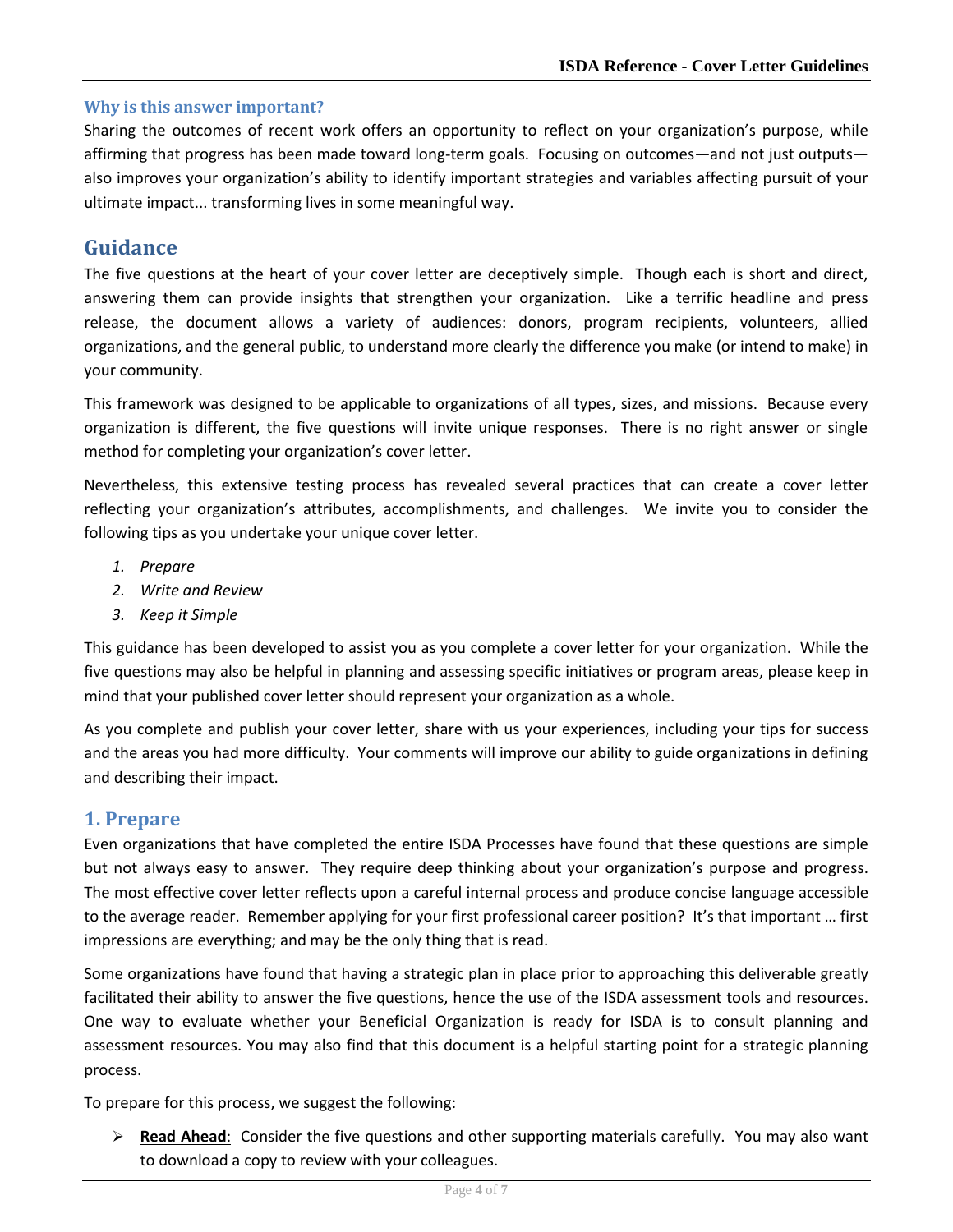- **Assemble Key Data:** Our participants have found that a cover letter pulls together information that is typically found in many separate documents, including mission and vision statements, strategic plans, your logic model or theory of change, program descriptions and evaluations, and other materials with internal and external explanations of your work. Assemble anything in print or in digital format that will help provide specific answers to the cover letter questions.
- **Draw on Key People:** Organizations in which 5-6 people handled most of the work generally found the experience more productive than those that assigned it to only one or two people or those that involved all staff. Invite contributors from across your organization, including those responsible for programs, evaluation, communication, development, and strategic planning. You may also want to involve board members, volunteers, or other external partners as appropriate. Multiple perspectives will strengthen your process and the resulting document.

## <span id="page-4-0"></span>**2. Write and Review**

Your organization's approach to writing your cover letter will be as individual as your make-up and mission, but there are a few methods that can we can recommend for your consideration to make the process go more smoothly.

Though one person may be selected to champion the process and manage the writing, we encourage you to involve multiple people from across the organization as you respond to the five questions and review drafts of your cover letter. The most successful reports were developed with input from five to six individuals over a period of two weeks, resulting in 7 to 14 cumulative staff hours of effort.

Developing a cover letter is an opportunity to refine your organization's approach to impact. As you write and review, we encourage you to:

- Think about how your answers to the five questions are connected to one another. Your complete report should tell a cohesive story about how your near-term activities are advancing your long-term goals.
- As you connect the dots between where you are now and where you want to be, consider your assumptions. What do you need to explain as you respond to these questions? Which of your assumptions should you articulate?
- Include specific examples and measures where appropriate. Though you won't be able to detail everything you have done or are doing, readers appreciate having your statements grounded in specific examples.

Once you've crafted your cover letter, we invite you to share it with your board for their comments and approval. The online interface of ISDA enables you to monitor that they have reviewed your report and/or commented after you've posted your document to your assigned Project folder(s). We also recommend sending a link to view your document to at least 10 key stakeholders to request their constructive commentary or through an automated survey for anonymous feedback, further validating the accuracy of your document.

Your published cover letter should reflect that these three reviews have been completed.

## <span id="page-4-1"></span>**3. Keep it Simple**

Your cover letter seeks to translate a thoughtful and strategic internal process into an effective document for external communication. As you write, keep your external audience in mind. Some of them will already be familiar with your work. However for most, this will be a first time introduction to your purpose and progress.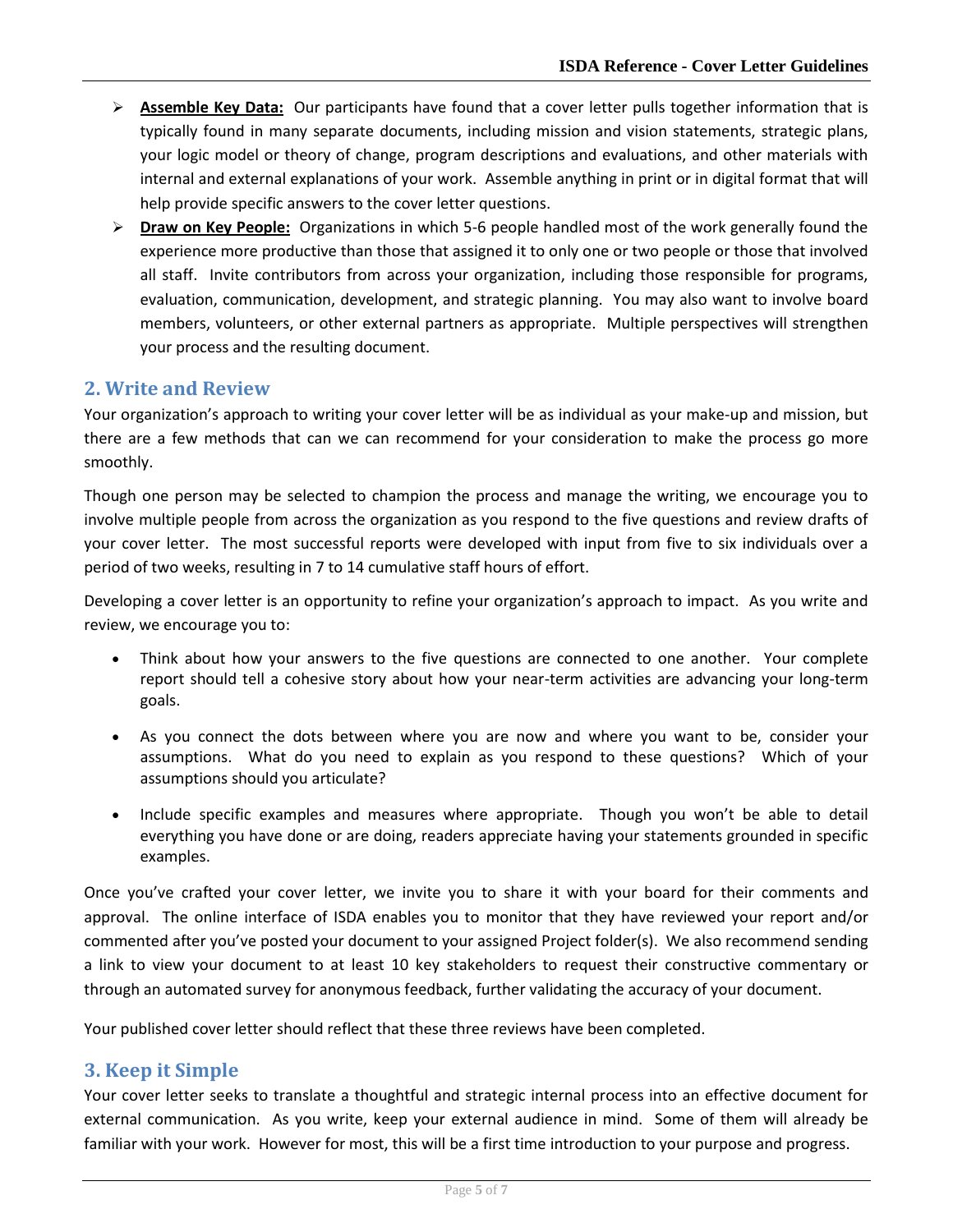Research has revealed time and again that readers by far prefer reports that are concise, direct, and specific. In a world of many competing messages, short is better than long, and the recommended format for your cover letter, Executive Summary and other related documents encourages brevity and clarity. The response to each question is limited to 1,500 characters (including spaces … about ½ page).

It will be important to state your key points clearly and succinctly, followed by the most critical information to support them. We strongly suggest a few additional effective writing techniques.

- Use simple declarative sentences.
- Be clear. Don't ask the reader to guess what you mean.
- Be concise. Include only necessary supporting information.
- Be specific. Use numbers and examples where possible.
- Use commonly understood language. Avoid jargon (remember the Grandmother Rule … don't write anything she wouldn't understand).

## <span id="page-5-0"></span>**Glossary**

The following definitions support the explanations of the *Five Questions*. They are adapted from definitions used by *Innovation Network*, *Grantmakers for Effective Organizations*, the *Nonprofit Good Practice Guide*, and the *Federal Bureau of Justice Assistance Center for Program Evaluation and Performance Management*.

#### <span id="page-5-1"></span>**Indicator**

What the organization measures as a basis for assessing the extent to which it is achieving its goals.

#### <span id="page-5-2"></span>**Intended Impact**

The fundamental lasting, meaningful change occurring in organizations, communities, or systems that your organization wants to create. The focus of the long-term goals and long-term strategies described in your cover letter should be the lasting positive impacts toward which your organization is oriented.

When describing your ultimate goals for intended impact, include as many specifics as possible as it relates to the ISDA Strategic Philanthropy Overview. It may be helpful to consider the following questions:

- **Who/Which:** industry, sector, niche, underserved population, groups, communities, or organizations do you aim to assist, or what policies or processes do you aim to influence?
- **What:** need (social impact) have you identified in your community that you intend to address, and what do you intend to accomplish?
- **Where:** are your efforts focused? Do you work locally or regionally, or do you intend to effect national or international concerns?
- **When:** do you hope to accomplish these intended outcomes?
- **Why:** are these outcomes important?

#### <span id="page-5-3"></span>**Long-term Goals**

Clear statements of your organization's intended contributions to your long-term intended impact. Your cover letter and long-term goals should refer to the specific outcomes your organization seeks to achieve over the next 3 to 5 years. If your organization has long-term goals of a different time horizon, please specify that time period in your document.